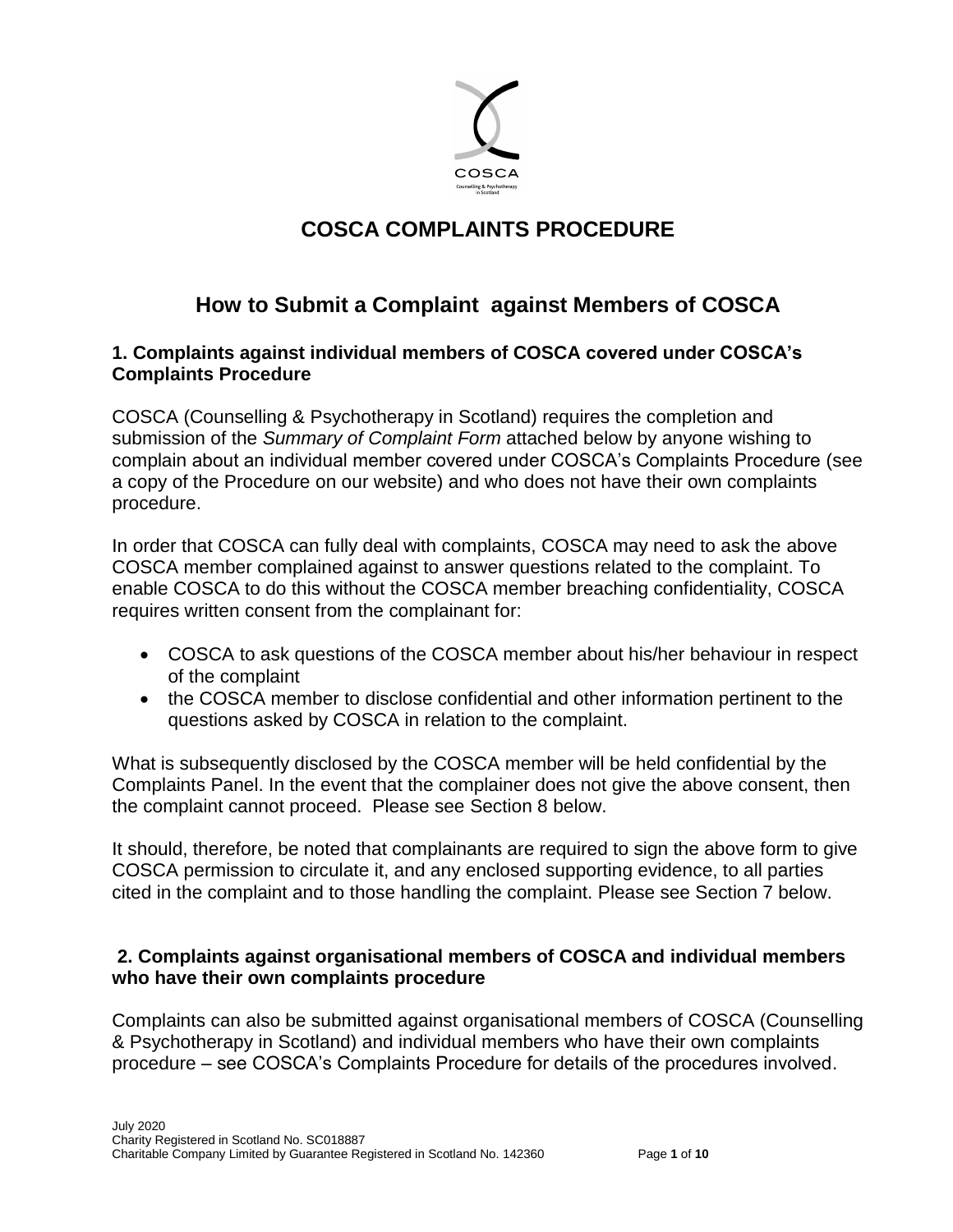These complaints can only be submitted after the complaints procedures of the above members have been exhausted and the complainant remains dissatisfied. A time limit of **one month** from the time the complainant was informed about the outcome of his/her appeal under the member's complaints procedure is allowed for the above complaint to be submitted to COSCA.

In this event, the role of COSCA is to verify:

- that the above members' procedures have been followed and that there has not been a breach of the COSCA Statement of Ethics and Code of Practice in the course of investigating the complaint
- that the outcome of their procedures is not unlawful, unreasonable, unjust, oppressive, discriminatory or otherwise wrong
- that the above outcome is based on policies and practices that are not unreasonable, unjust, oppressive or discriminatory
- that the above outcome was explained properly to the complainant.

Please note that it is not COSCA's role to investigate the original complaint submitted to the Member Organisation or individual members with their own complaints procedures. If your complaint is against one of the above members, please complete Section 3 and not Section 4 in the Submission of Complaint Form below and all the other sections.

If your complaint is against an organisational member or an individual member who has their own complaints procedure, following the exhaustion of their complaints procedure, please complete **Section 3** and not Section 4 below.

### **3. Resources and Information**

COSCA provides a range of information for those submitting a complaint. Please see our website under complaints.

#### **4. Before submitting a complaint**

Before submitting your complaint directly to COSCA or to a member organisation or individual member who has their own complaints procedure, you can contact COSCA's Chief Executive for further advice, information and support:

**Brian Magee Chief Executive COSCA (Counselling & Psychotherapy in Scotland) 16 Melville Terrace | Stirling | FK8 2NE T: 01786 475 140 E: info@cosca.org.uk W: www.cosca.org.uk**

July 2020 Charity Registered in Scotland No. SC018887 Charitable Company Limited by Guarantee Registered in Scotland No. 142360 Page **2** of **10** Brian Magee Chief Executive COSCA (Counselling & Psychotherapy in Scotland)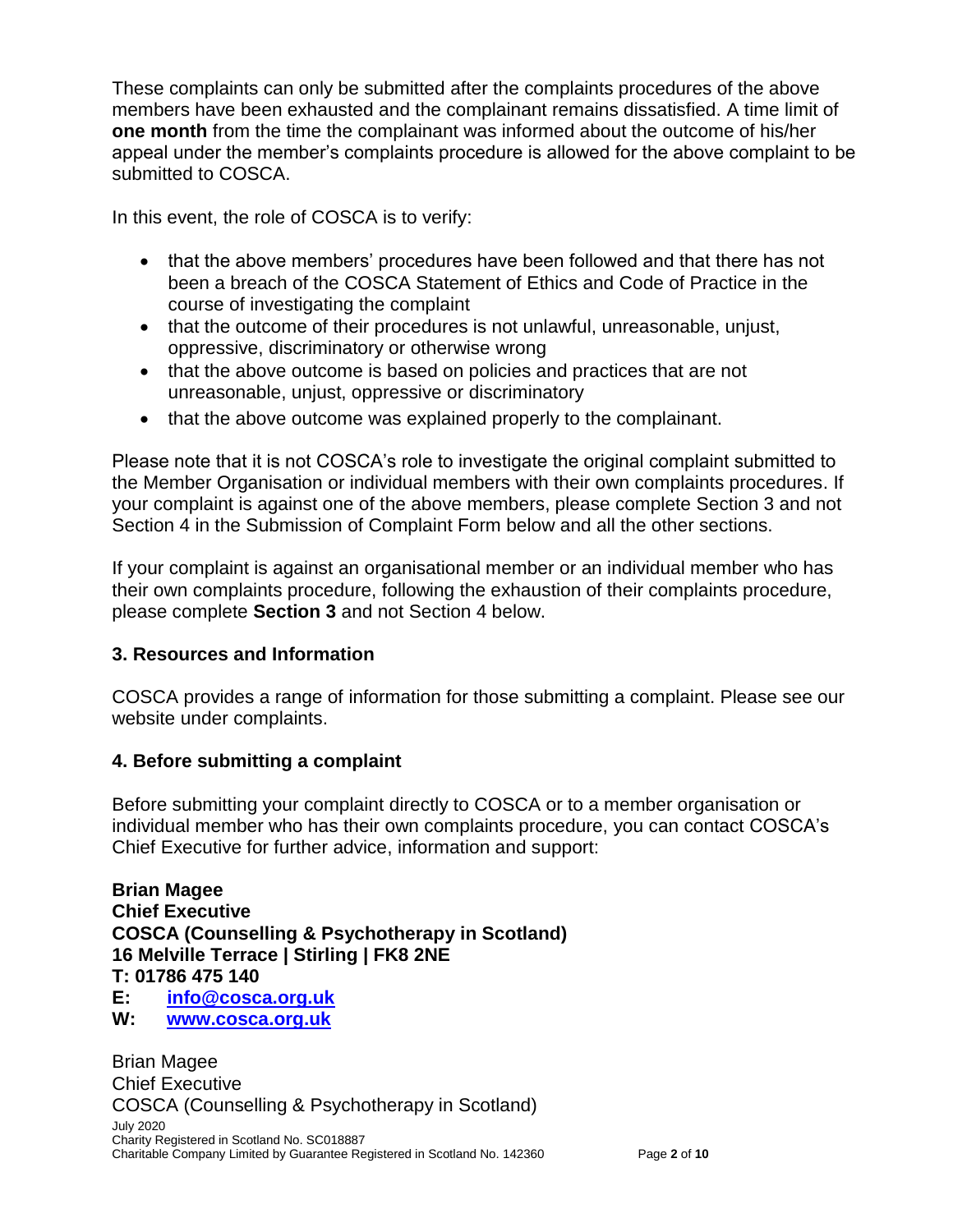

# **COSCA COMPLAINTS PROCEDURE**

# **SUMMARY OF COMPLAINT FORM**

## **1.DETAILS of COMPLAINANT:**

| Name:                     |  |
|---------------------------|--|
| Address:                  |  |
|                           |  |
| Telephone No:             |  |
|                           |  |
| Email:                    |  |
|                           |  |
| If you are a member       |  |
| of COSCA, please          |  |
| give your                 |  |
| membership number:        |  |
| <b>Contact with COSCA</b> |  |
| member complained         |  |
| against, e.g. client,     |  |
| student, etc:             |  |
|                           |  |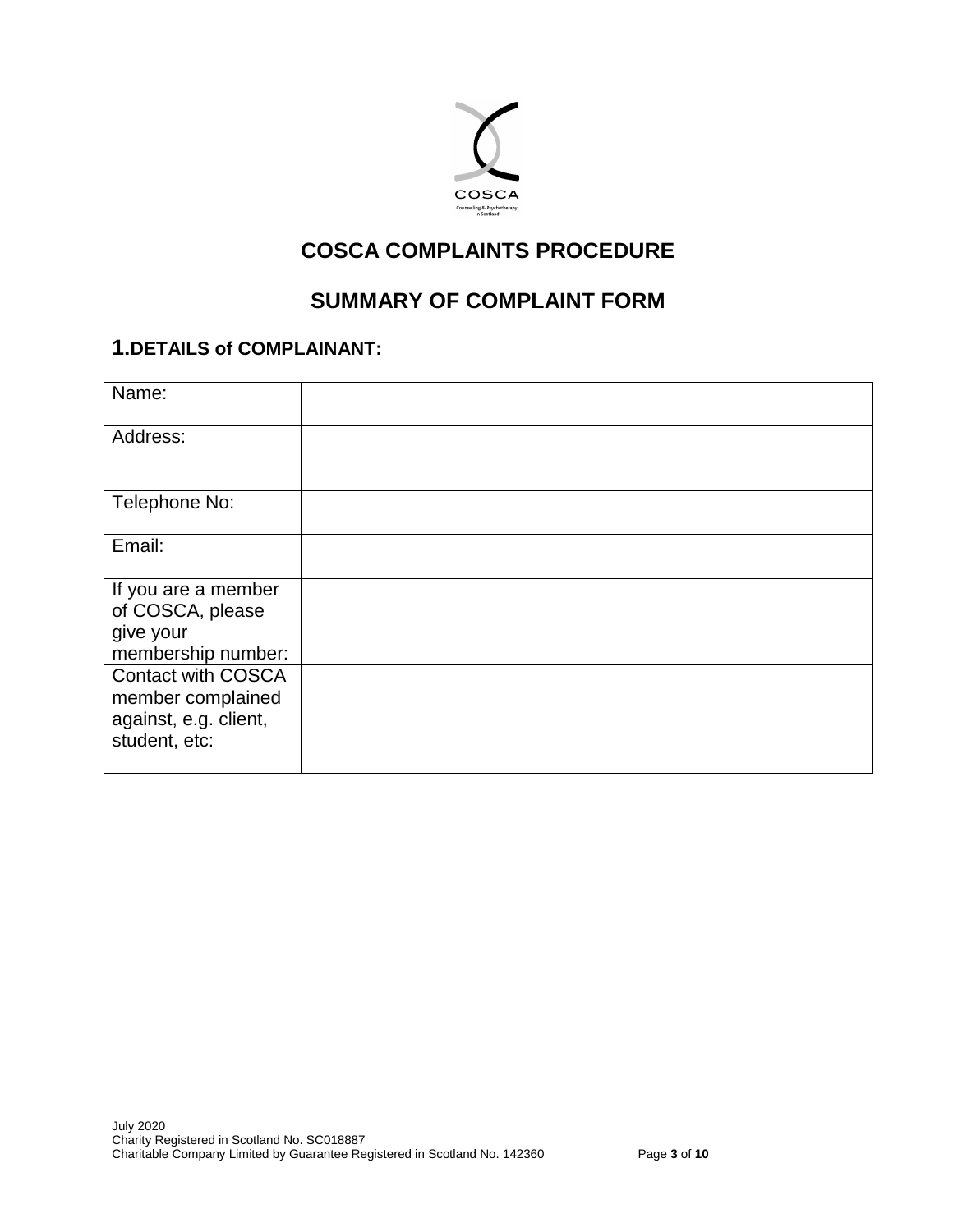### **2. DETAILS OF PARTY COMPLAINED AGAINST:** *(Please tick as appropriate)*



**Individual Member of COSCA with own complaints procedure** 

**Organisational Member of COSCA with own complaints procedure** 

**Individual Member of COSCA covered under COSCA's complaints procedure**

| Name(s) of              |  |
|-------------------------|--|
| Individual(s):          |  |
|                         |  |
|                         |  |
| Name of                 |  |
| Organisation            |  |
| (if relevant):          |  |
| Organisation's          |  |
| <b>Contact Person:</b>  |  |
| <b>COSCA Membership</b> |  |
| Number (if known):      |  |
| Address:                |  |
|                         |  |
| Telephone No:           |  |
|                         |  |
| Email:                  |  |
|                         |  |
|                         |  |

#### **3. Organisational Members of COSCA and Individual Members with own complaints procedures**

3.1. Where the complaint is against an organisational member of COSCA, or an individual member who has his/her own complaints procedure, the organisation's own complaints procedure needs to have been exhausted.

If your complaint is against one of the above members, please attach with this document written evidence of the exhaustion of the Organisation's Complaints Procedure, including giving the date below when it was completed. This is the date when the outcome of an appeal under the member's complaints procedure was notified to you.

• Date of Exhaustion of Complaints Procedure:

**www.cosca.org.uk**

Written Evidence of Exhaustion attached: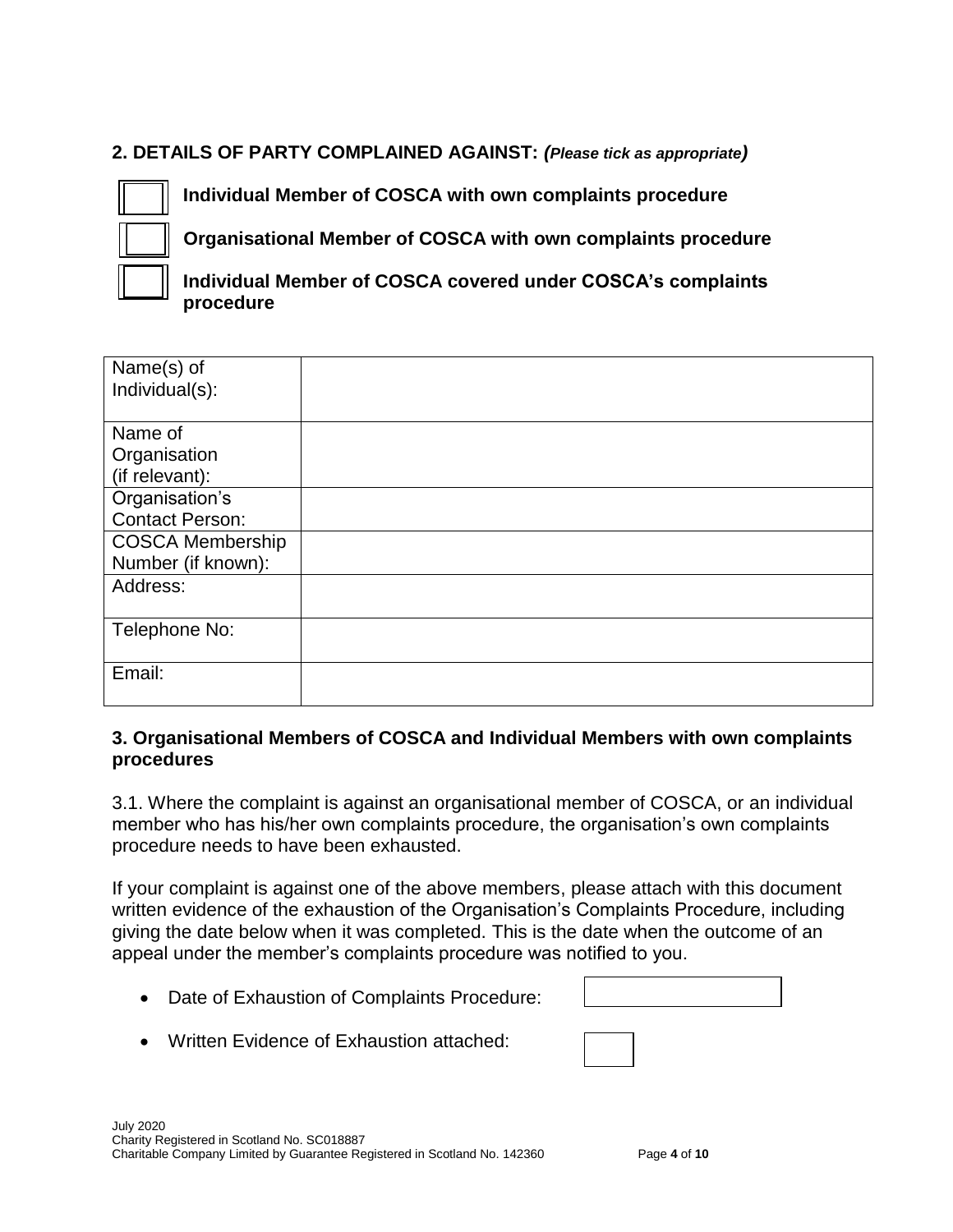3.2 The role of COSCA is to verify that the above members' procedures have been followed and that there has not been a breach of the COSCA Statement of Ethics and Code of Practice in the course of investigating the complaint.

Please indicate below the paragraph(s) in the COSCA Statement of Ethics and Code of Practice that, in your view, has/have been breached in the course of its investigation of your complaint.

| <b>Sections of Statement of Ethics</b><br>and Code of Practice Breached | Paragraph(s)<br><b>Breached</b> | Date of Breach |
|-------------------------------------------------------------------------|---------------------------------|----------------|
| <b>Introduction</b>                                                     |                                 |                |

| 2. Competence |  |
|---------------|--|
|               |  |

| 3. Contracts |  |
|--------------|--|
|              |  |

| 4. Safety |  |
|-----------|--|
|           |  |

**5. Confidentiality**

| 6. | <b>Conflicts of Interest</b> |  |
|----|------------------------------|--|
|    | F                            |  |

| . | εχρισπατιση |  |
|---|-------------|--|
|   |             |  |
|   |             |  |

| - 8. | <b>Client-work Supervision</b> |  |
|------|--------------------------------|--|
|      |                                |  |

| 9. | <b>Advertising and Publicity</b> |  |
|----|----------------------------------|--|
|    |                                  |  |

| 10. Professional Responsibilities |  |
|-----------------------------------|--|
|                                   |  |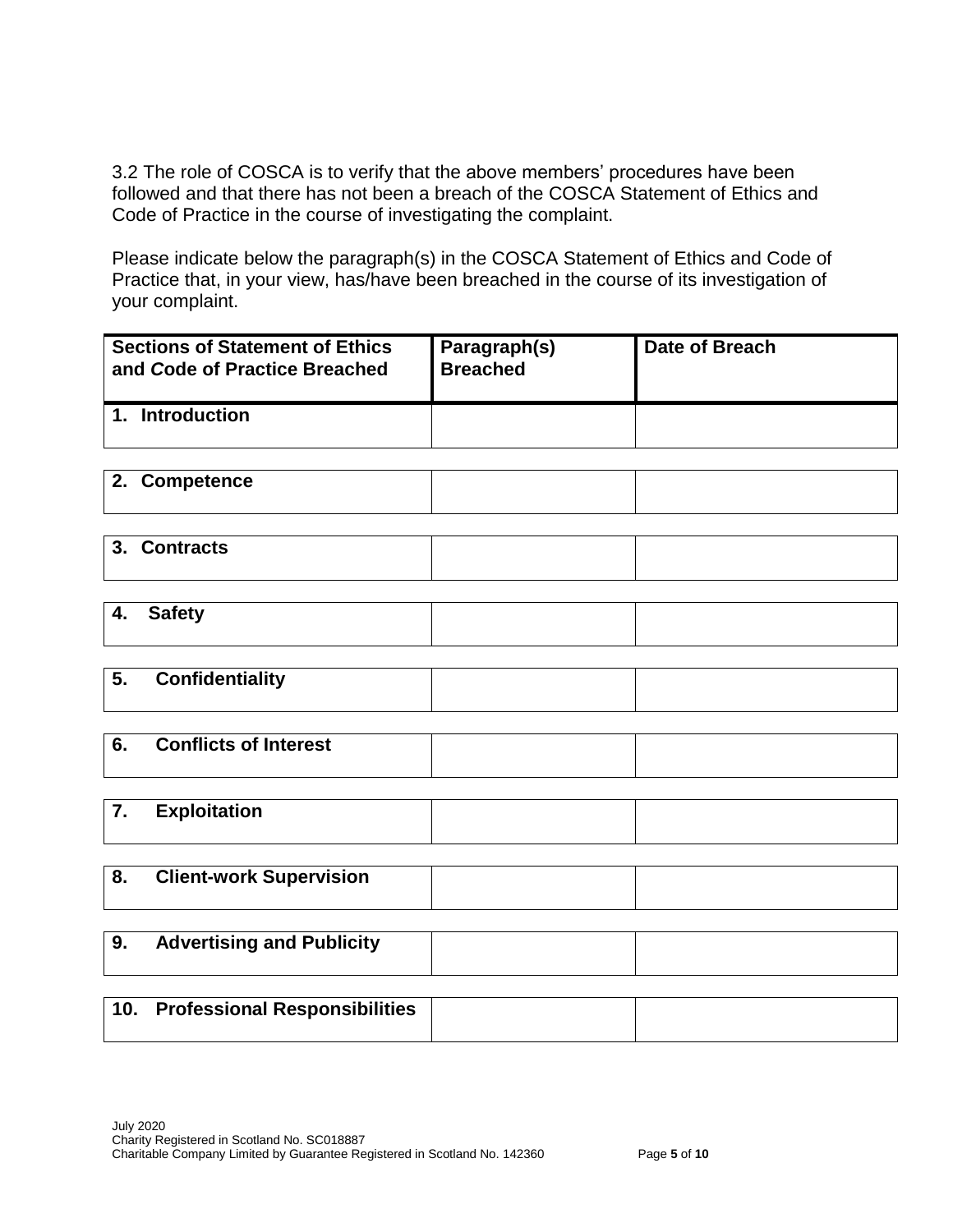3.3 Please indicate below if in your view:

 the outcome of the member's procedures was unlawful, unreasonable, unjust, oppressive, discriminatory or otherwise wrong

• that the above outcome was based on policies and practices that are unreasonable, unjust, oppressive or discriminatory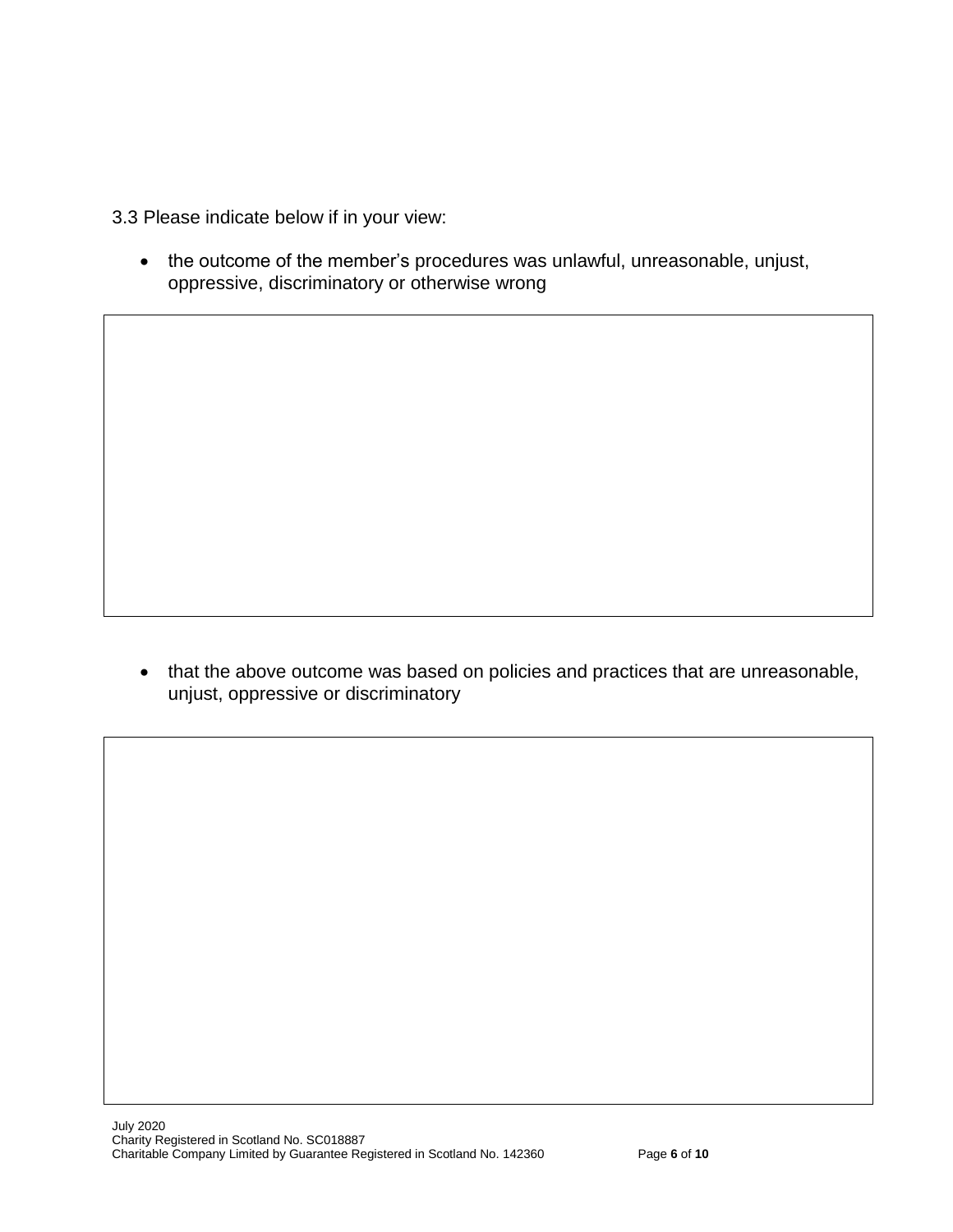• that the above outcome was not explained properly to you.

### **4. Individual Members of COSCA covered under COSCA's Complaints Procedure**

4.1 If your complaint is against an Individual Member of COSCA who does not have their own complaints procedure and is covered under COSCA's complaints procedure, please indicate the paragraph(s) in the COSCA Statement of Ethics and Code of Practice that in your view has/have been breached.

| <b>Sections of Statement of Ethics</b><br>and Code of Practice Breached | Paragraph(s)<br><b>Breached</b> | Date of Breach |
|-------------------------------------------------------------------------|---------------------------------|----------------|
| <b>Introduction</b>                                                     |                                 |                |

| 4. Competence |  |
|---------------|--|
|               |  |

| <b>Contracts</b><br>. ს. |  |
|--------------------------|--|
|                          |  |

**4. Safety**

| $\rightarrow$<br>. . | <b>Confidentiality</b> |  |
|----------------------|------------------------|--|
|                      |                        |  |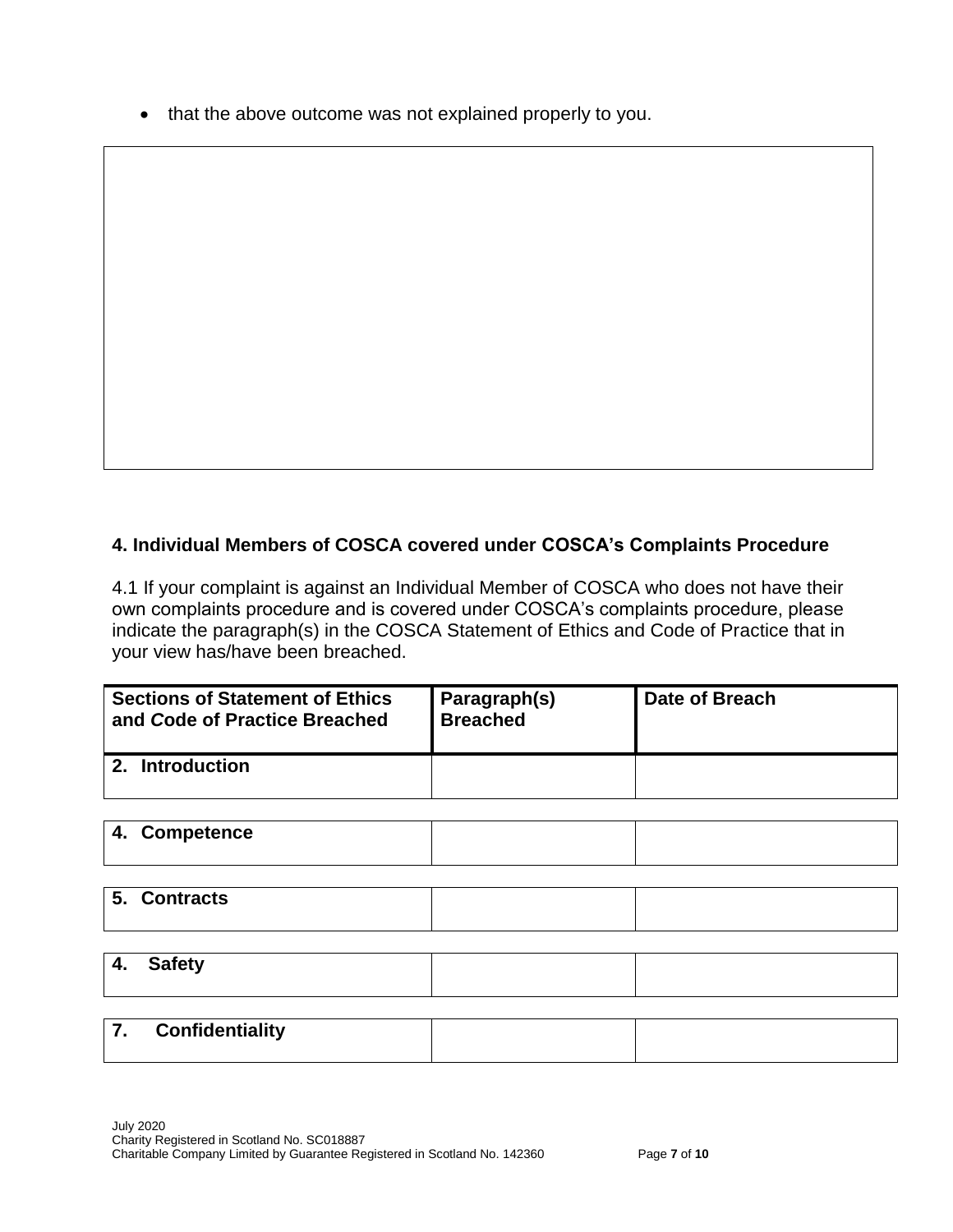| 8 <sub>1</sub> | <b>Conflicts of Interest</b>      |  |
|----------------|-----------------------------------|--|
| 11.            | <b>Exploitation</b>               |  |
|                | 12. Client-work Supervision       |  |
| 13.            | <b>Advertising and Publicity</b>  |  |
|                | 14. Professional Responsibilities |  |

4.2 Please provide a summary of your complaint (maximum 500 word) below of how, in your view, the COSCA Statement of Ethics and Code of Practice has been breached.

| <b>Summary of Complaint (maximum of 500 words)</b> |  |
|----------------------------------------------------|--|
|                                                    |  |
|                                                    |  |
|                                                    |  |
|                                                    |  |
|                                                    |  |
|                                                    |  |
|                                                    |  |
|                                                    |  |
|                                                    |  |
|                                                    |  |
|                                                    |  |
|                                                    |  |
|                                                    |  |
|                                                    |  |
|                                                    |  |
|                                                    |  |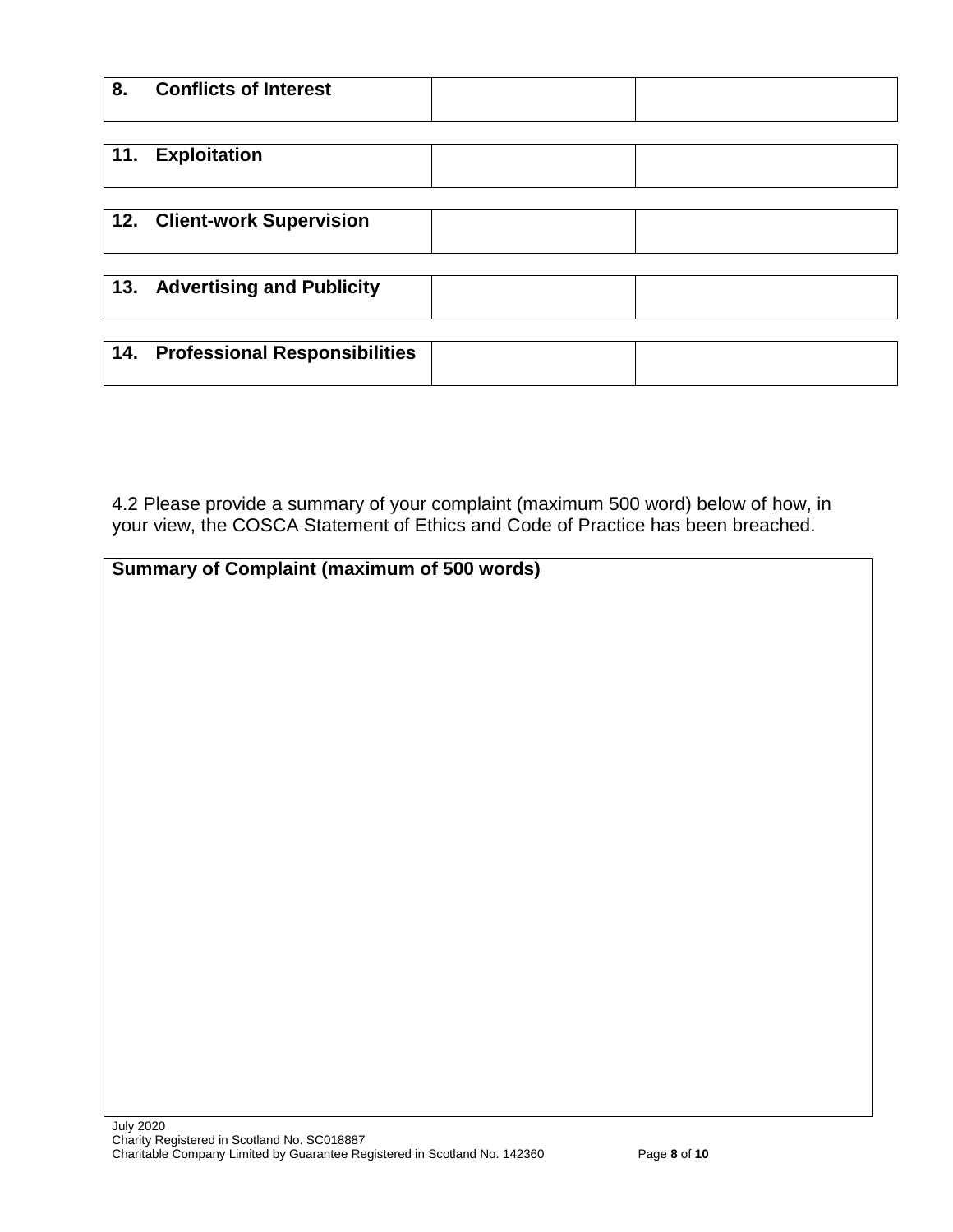## **5. ENCLOSURES**

Please detail below the enclosures submitted with your Complaint and which you agree to have circulated to all parties cited in your complaint and the COSCA Complaints Panel.

Please also indicate, where appropriate, which breaches of the Statement of Ethics and Code of Practice your enclosure(s) relate to.

List of enclosures:

### **6. CIRCULATION PERMISSION TO COSCA**

I hereby give permission to COSCA (Counselling & Psychotherapy in Scotland) to circulate the enclosed copy of my *Summary of Complaint Form*, and all enclosed supporting evidence cited in your *Summary of Complaint Form*, to all parties cited in my complaint and to those handling the complaint.

| Name:      |  |
|------------|--|
| Signature: |  |
| Date:      |  |